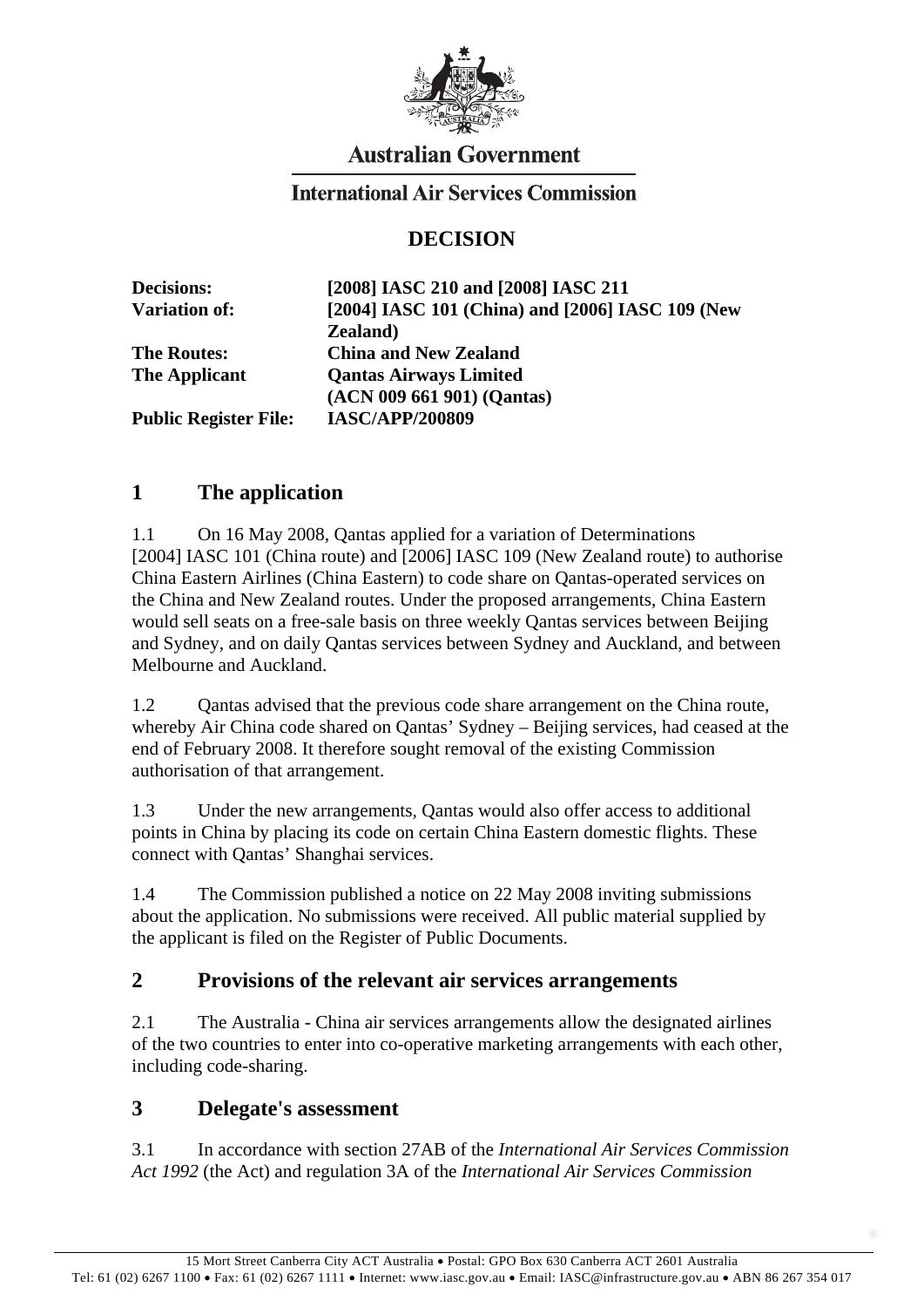*Amendment Regulations 2003 (No.1)*, the delegate of the Commission considers the Qantas application.

3.2 When considering applications to vary determinations, the Commission (or its delegate) must decide whether the determinations, as varied, would be of benefit to the public. Under section 6.3 of the Minister's policy statement, where a carrier requests a variation of a determination to allow it flexibility in operating its capacity and no submission is received about the application, only the criteria in paragraph 4 of the policy statement are applicable. Under paragraph 4, the use of entitlements by Australian carriers under a bilateral arrangement is of benefit to the public. For an established international carrier such as Qantas, this means that there is public benefit arising from the use of the entitlements.

3.3 Under section 15(2)(e) of the Act, the Commission must include a condition in determinations stating the extent to which the carrier may use that capacity in joint services with another carrier. Qantas has advised in its application that the code share arrangement is a free sale arrangement whereby China Eastern may sell any number of seats on each Qantas flight.

3.4 The delegate considers that there is likely to be no adverse impact on competition in the Australia – China market from the arrangements. The new arrangement applies to only three weekly services per week between Beijing and Sydney. The delegate also notes that Qantas had previously placed its code on China Eastern's Sydney – Shanghai and Melbourne – Shanghai services. This latter arrangement ended in March 2008 when Qantas increased its Shanghai services to daily flights. Similarly, the delegate considers there is unlikely to be any adverse impact on competition in the highly competitive Australia – New Zealand market from the proposed arrangements between Qantas and China Eastern on the New Zealand route.

3.5 Qantas has undertaken to provide the finalised code share agreement to the Commission as soon as possible. The delegate will authorise the use of the capacity in joint services with China Eastern, subject to Qantas providing the finalised code share agreement to the Commission before the commencement of the services.

3.6 The delegate notes that the previous code share arrangement with Air China is no longer operational and will remove authorisation for this superseded arrangement from Determination [2004] IASC 101 as requested by Qantas.

3.7 The delegate, on behalf of the Commission, will vary Determinations [2004] IASC 101 and [2006] IASC 109 on the China and New Zealand routes respectively, as requested by Qantas.

# **4 Decision [2008] IASC 210**

4.1 In accordance with section 24 of the Act, the delegate, on behalf of the Commission, varies Determination [2004] IASC 101, which allocates capacity on the China route, by:

*removing* the following conditions from the Determination: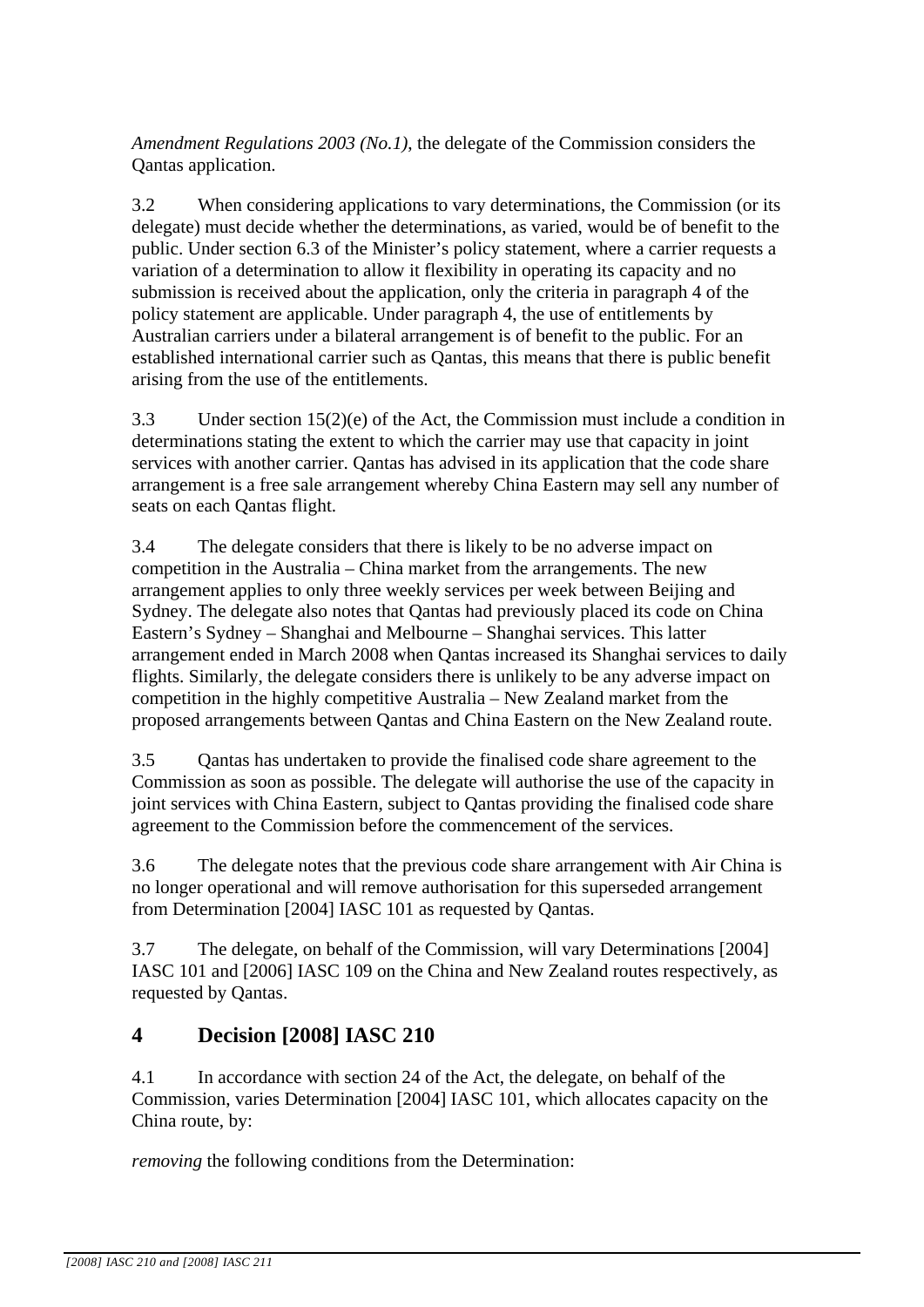- the capacity may be used by Qantas to provide services jointly with Air China in accordance with:
	- the finalised code share agreement between Qantas and Air China, subject to the finalised code share agreement being approved by the Commission, with such additional conditions (if any) as the Commission may require, prior to the commencement of services;
	- or any subsequent code share agreement between Qantas and Air China for operations on the Australia-China route with the prior approval of the Commission;
- under any code share agreement with Air China:
	- Qantas must price and sell its services on the route independently of Air China;
	- Qantas must not share or pool revenues on the route with Air China;
	- − Qantas must take all reasonable steps to ensure that passengers are informed of the carrier actually operating the flight at the time of booking.

*adding* the following conditions to the Determination:

- the capacity may be used by Qantas to provide services jointly with China Eastern in accordance with:
	- the finalised code share agreement between Oantas and China Eastern, subject to the finalised code share agreement being approved by the Commission, with such additional conditions (if any) as the Commission may require, prior to the commencement of services:
	- or any subsequent code share agreement between Qantas and China Eastern for operations on the Australia - China route with the prior approval of the Commission;
- under any code share agreement with China Eastern:
	- − Qantas must price and sell its services on the route independently of China Eastern;
	- − Qantas must not share or pool revenues on the route with China Eastern;
	- Qantas must take all reasonable steps to ensure that passengers are informed of the carrier actually operating the flight at the time of